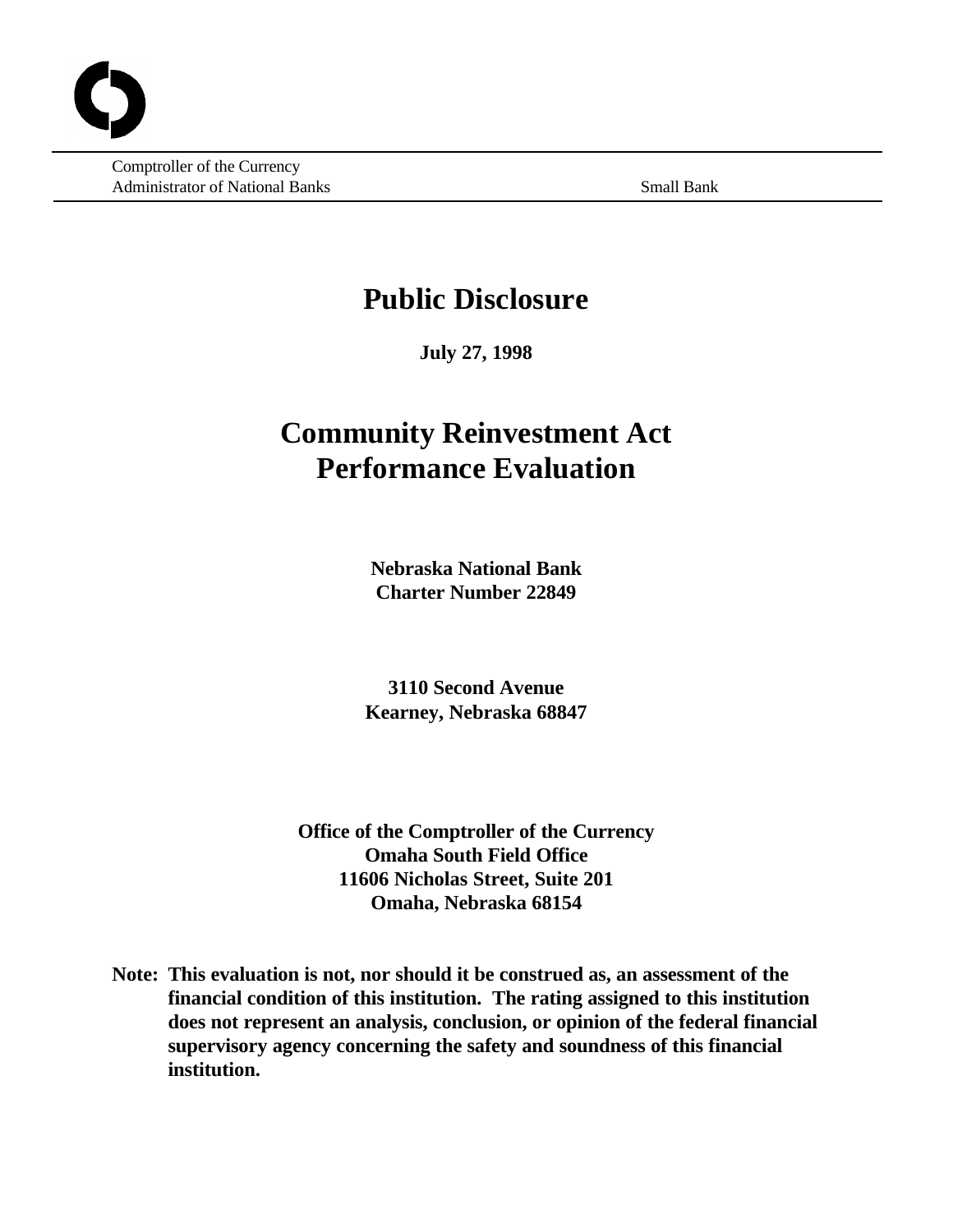# **General Information**

The Community Reinvestment Act (CRA) requires each federal financial supervisory agency to use its authority, when examining financial institutions subject to its supervision, to assess the institution's record of meeting the credit needs of its entire community, including low- and moderate-income neighborhoods, consistent with safe and sound operation of the institution. Upon conclusion of such examination, the agency must prepare a written evaluation of the institution's record of meeting the credit needs of its community.

This document is an evaluation of the CRA performance of Nebraska National Bank, Kearney, Nebraska, prepared by The Office of the Comptroller of the Currency, as of July 27, 1998. The agency rates the CRA performance of an institution consistent with the provisions set forth in Appendix A to 12 C.F.R. Part 25.

**Institution's CRA Rating:** This institution is rated **"Satisfactory."**

Nebraska National Bank (NNB) adequately meets the credit needs of its assessment area.

- NNB has a satisfactory record of lending to businesses of different sizes and to individuals of different income levels.
- NNB originates the majority of its loans in the assessment area.
- NNB's average loan-to-deposit ratio since the last CRA examination is reasonable.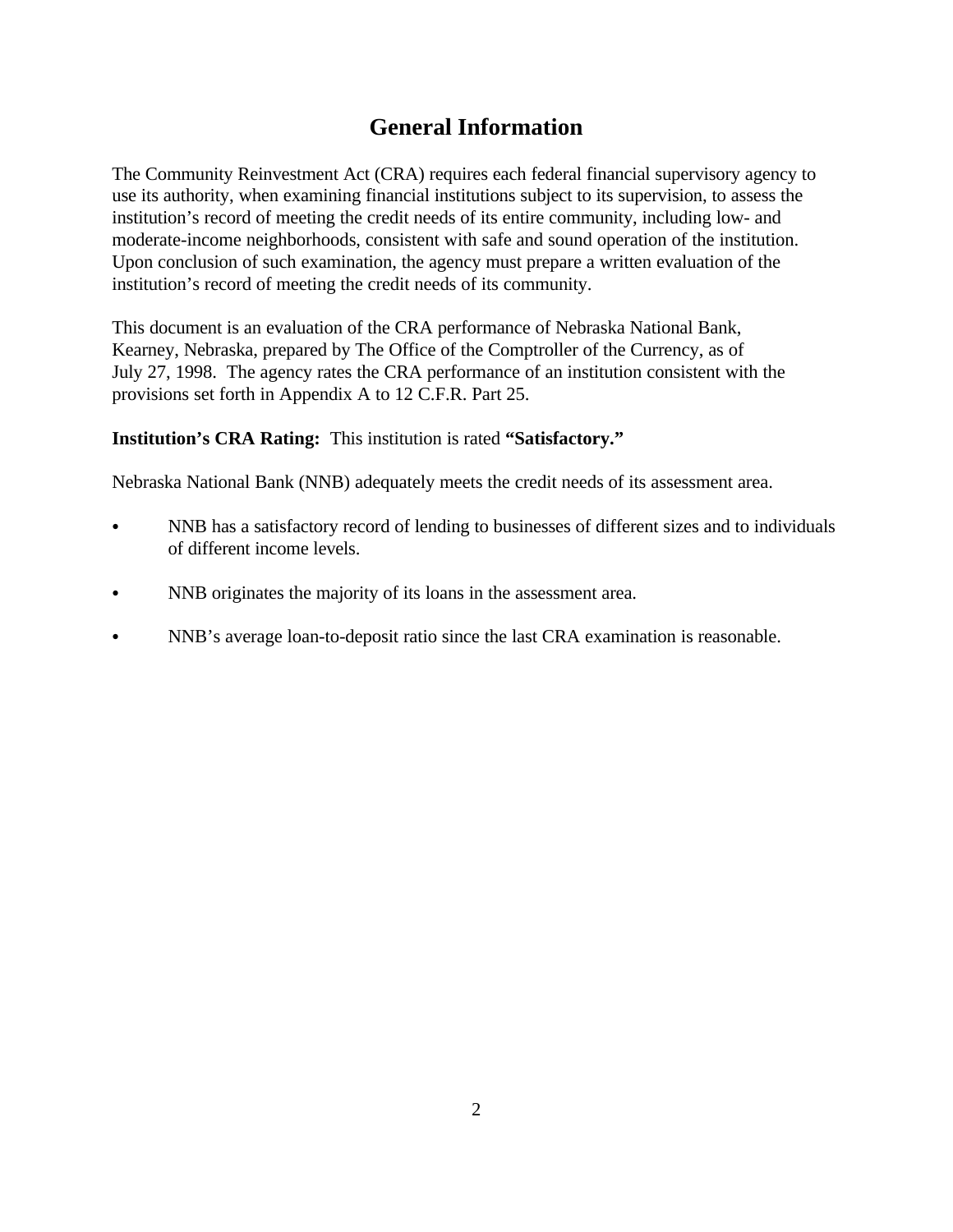### **DESCRIPTION OF INSTITUTION**

NNB is a \$31 million financial institution located in south-central Nebraska. The bank is the smallest financial institution in its assessment area. Gibbon Exchange Company owns 100% of the outstanding shares of the bank. Gibbon Exchange Company also owns a \$38 million state bank in the same county. NNB operates from one facility and owns one full service automated teller machine and two cash dispensing automated teller machines. The bank's office and all automated teller machines are located in the assessment area. NNB's net loans and leases equaled 70% of total assets as of June 30, 1998. NNB primarily focuses on commercial and residential real estate lending.

The following table displays NNB's loan portfolio composition by dollar amount as of June 30, 1998.



NNB received a "Satisfactory" rating during the June 25, 1996 CRA examination. There are no legal or financial factors which impede the bank's ability to help meet the credit needs of the assessment area.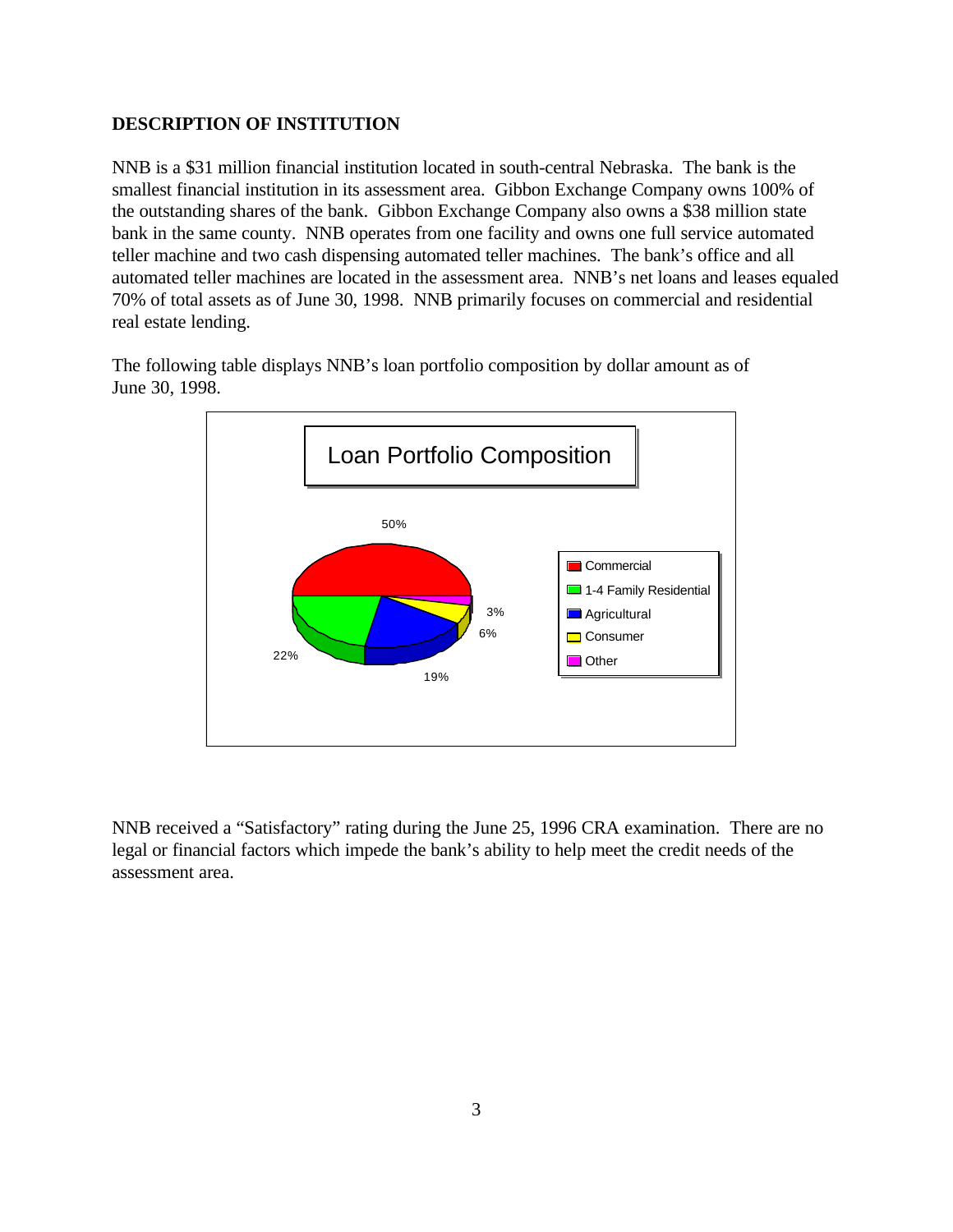## **DESCRIPTION OF NNB'S ASSESSMENT AREA**

NNB has designated six block numbering areas (BNAs) in Buffalo County, Nebraska as its assessment area. Five of the BNAs are middle income and one BNA is upper income. The inflation adjusted 1998 median family income is \$39,300 for non-metropolitan statistical areas in Nebraska. Based on 1990 census data, the population of the assessment area is 26,563 and the median housing value for the assessment area is \$52,919. In addition, 1990 census data reveals 8% of families in the assessment area live below the poverty level and only 54% of housing units are owner occupied. The assessment area meets the requirements of the regulation and does not arbitrarily exclude any low- or moderate-income areas.

The following table illustrates the number and percentage of families in each income category in the bank's assessment area. The data is based on the 1990 median family census income of \$27,623.

| <b>Families by Income Category</b> |               |                   |  |  |
|------------------------------------|---------------|-------------------|--|--|
| <b>Income Category</b>             | <b>Number</b> | <b>Percentage</b> |  |  |
| Low-Income                         | 857           | 15%               |  |  |
| Moderate-Income                    | 853           | 14%               |  |  |
| Middle-Income                      | 1,452         | 24%               |  |  |
| Upper-Income                       | 2,836         | 47%               |  |  |
| Totals                             | 5,998         | 100%              |  |  |

Economic conditions in the area are stable and competition is strong. The economy is becoming less dependent on agriculture due to increasing manufacturing industries, a state university, and regional medical facilities. Major employers in the assessment area include Eaton Corporation, Baldwin Filters, Coleman PowerMate, Good Samaritan Hospital, and the University of Nebraska at Kearney. Competition for financial services is strong with three other financial institutions chartered in Kearney as well as branches of three other financial institutions chartered outside the assessment area.

Examiners conducted one community contact during this CRA examination and reviewed three other community contacts conducted previously in NNB's assessment area. Discussions with community leaders and area business owners revealed a need for small business and housing loans. NNB offers products suited for these credit needs.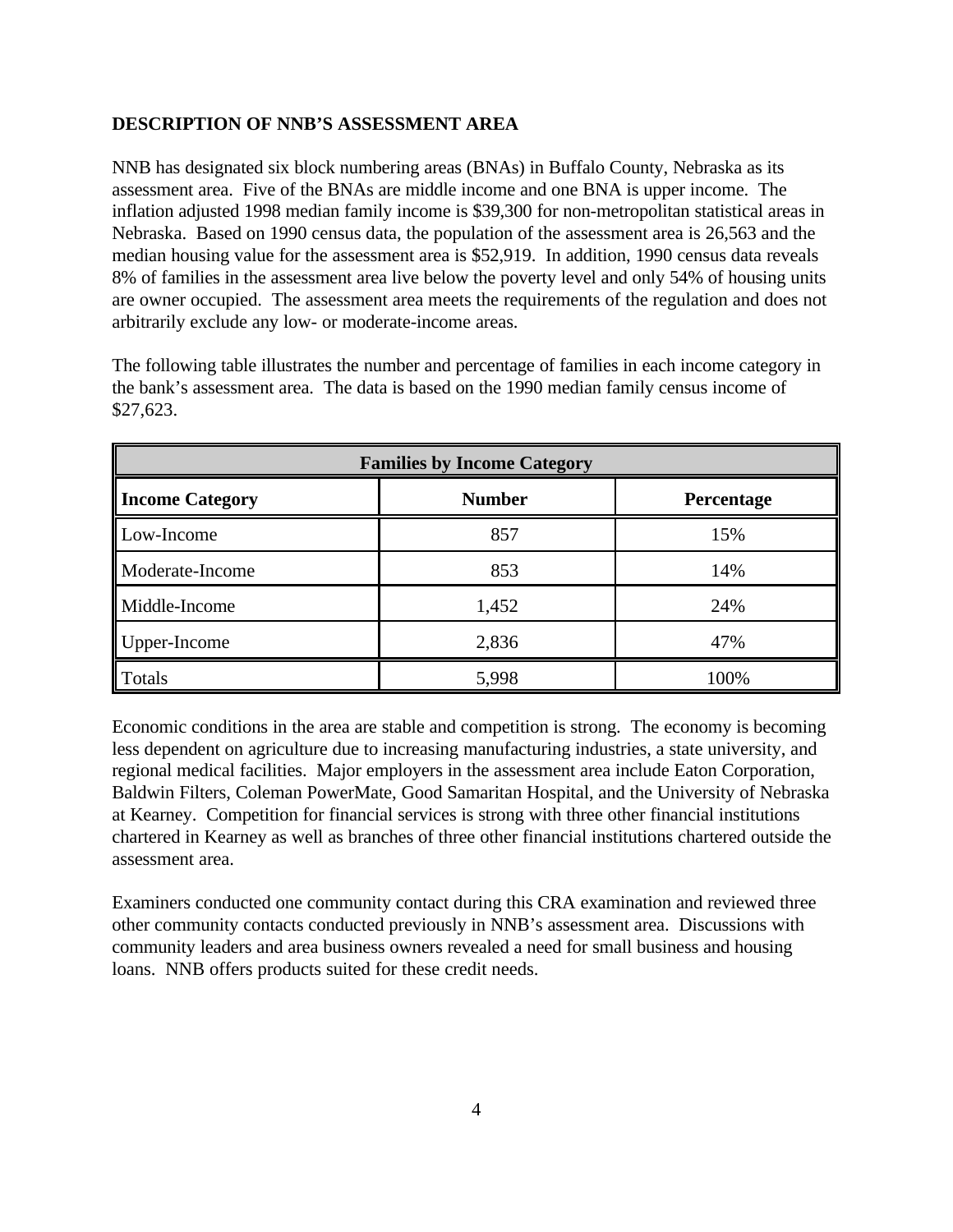# **CONCLUSIONS WITH RESPECT TO PERFORMANCE CRITERIA**

# **Lending to Businesses of Different Sizes and to Borrowers of Different Income Levels**

NNB has a satisfactory record of lending to businesses of different sizes. Through this type of lending, NNB helps meet identified small business credit needs. Examiners sampled 40 business borrowers with loans originated from July 1, 1996 through July 27, 1998. This sample represents 33% of the number of business borrowers and 23% of the dollar volume of business loans originated during this period. The following table displays the bank's record of lending to businesses of different sizes based on this sample.

| <b>Sample of 40 Business Borrowers</b>   |                                                                                     |                                                                                     |  |  |  |
|------------------------------------------|-------------------------------------------------------------------------------------|-------------------------------------------------------------------------------------|--|--|--|
| <b>Annual Gross Revenue</b><br>$(\$000)$ | <b>Percent of the Number of</b><br><b>Loans Made in the</b><br><b>Revenue Range</b> | <b>Percent of the Dollar</b><br><b>Volume of Loans Made in</b><br>the Revenue Range |  |  |  |
| $\epsilon = 100$                         | 28%                                                                                 | 11%                                                                                 |  |  |  |
| $>100 - 250$                             | 20%                                                                                 | 25%                                                                                 |  |  |  |
| $>$ 250 - 1000                           | 40%                                                                                 | 47%                                                                                 |  |  |  |
| >1000                                    | 12%                                                                                 | 17%                                                                                 |  |  |  |
| Totals                                   | 100%                                                                                | 100%                                                                                |  |  |  |

The above table indicates that NNB made 88% of the number of business loans originated from July 1, 1996 through July 27, 1998 to businesses with gross annual revenues of \$1 million or less. This compares reasonably to demographic information which reveals 91% of businesses reporting income in the bank's assessment area have gross annual revenues of \$1 million or less.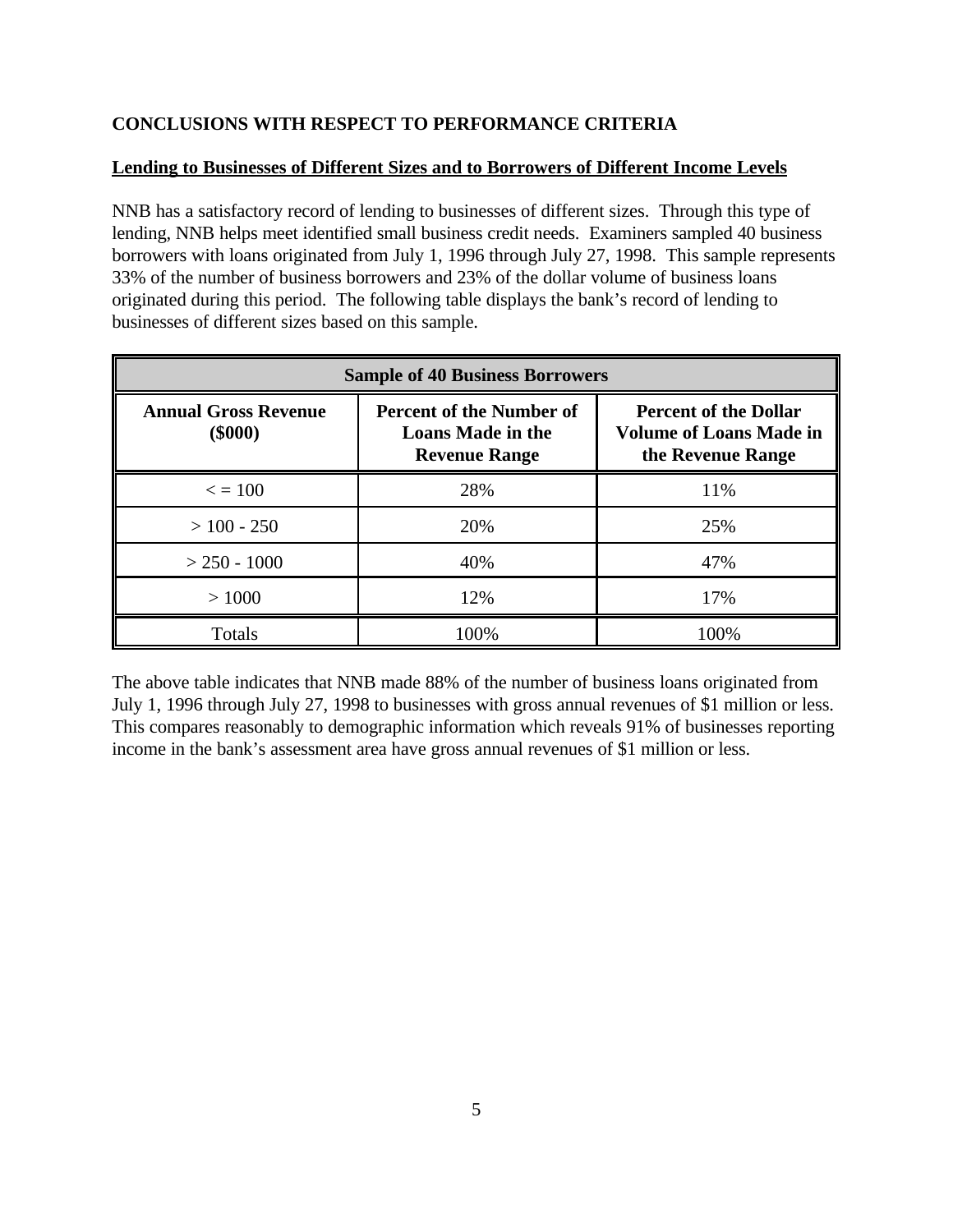# **Lending to Businesses of Different Sizes and Borrowers of Different Income Levels (Continued)**

NNB has a satisfactory record of lending to individuals of different income levels. Examiners sampled 40 residential real estate borrowers with loans originated from July 1, 1996 through July 27, 1998. This sample represents 18% of the number and 16% of the dollar volume of residential real estate loans originated during this period. The following table displays the bank's record of lending to borrowers of different income levels based on the results of this sample.

| <b>Sample of 40 Residential Real Estate Borrowers</b> |                                         |                                                                             |                                                                                    |  |  |
|-------------------------------------------------------|-----------------------------------------|-----------------------------------------------------------------------------|------------------------------------------------------------------------------------|--|--|
| <b>Income Levels of the</b><br><b>Assessment Area</b> | <b>Percent</b><br>оf<br><b>Families</b> | <b>Percent of the Number</b><br>of Loans made in the<br><b>Income Range</b> | <b>Percent of the Dollar</b><br><b>Volume of Loans made in</b><br>the Income Range |  |  |
| Low                                                   | 15%                                     | 0%                                                                          | 0%                                                                                 |  |  |
| Moderate                                              | 14%                                     | 13%                                                                         | 7%                                                                                 |  |  |
| Middle                                                | 24%                                     | 32%                                                                         | 29%                                                                                |  |  |
| Upper                                                 | 47%                                     | 55%                                                                         | 64%                                                                                |  |  |
| Totals                                                | 100%                                    | 100%                                                                        | 100%                                                                               |  |  |

There are several mitigating factors which explain NNB's lack of penetration in the low-income category for residential real estate loans. The 1990 weighted average median housing value was \$52,919. Although no data is available for 1998 median housing values, it is reasonable to conclude that the value is significantly higher than it was in 1990. In order to be considered low-income, applicants would require annual incomes of less than \$19,650. This income level would make it difficult to qualify for even the lowest price houses in Kearney. In addition, 8% of low-income families in NNB's assessment area are living below the poverty level, leaving only 7% of low-income families above the poverty level. Finally, only 54% of Kearney's housing units are owner occupied. Low cost homes are scarce as investors frequently purchase these homes for student rental units which decreases the availability of housing for low- and moderate-income families.